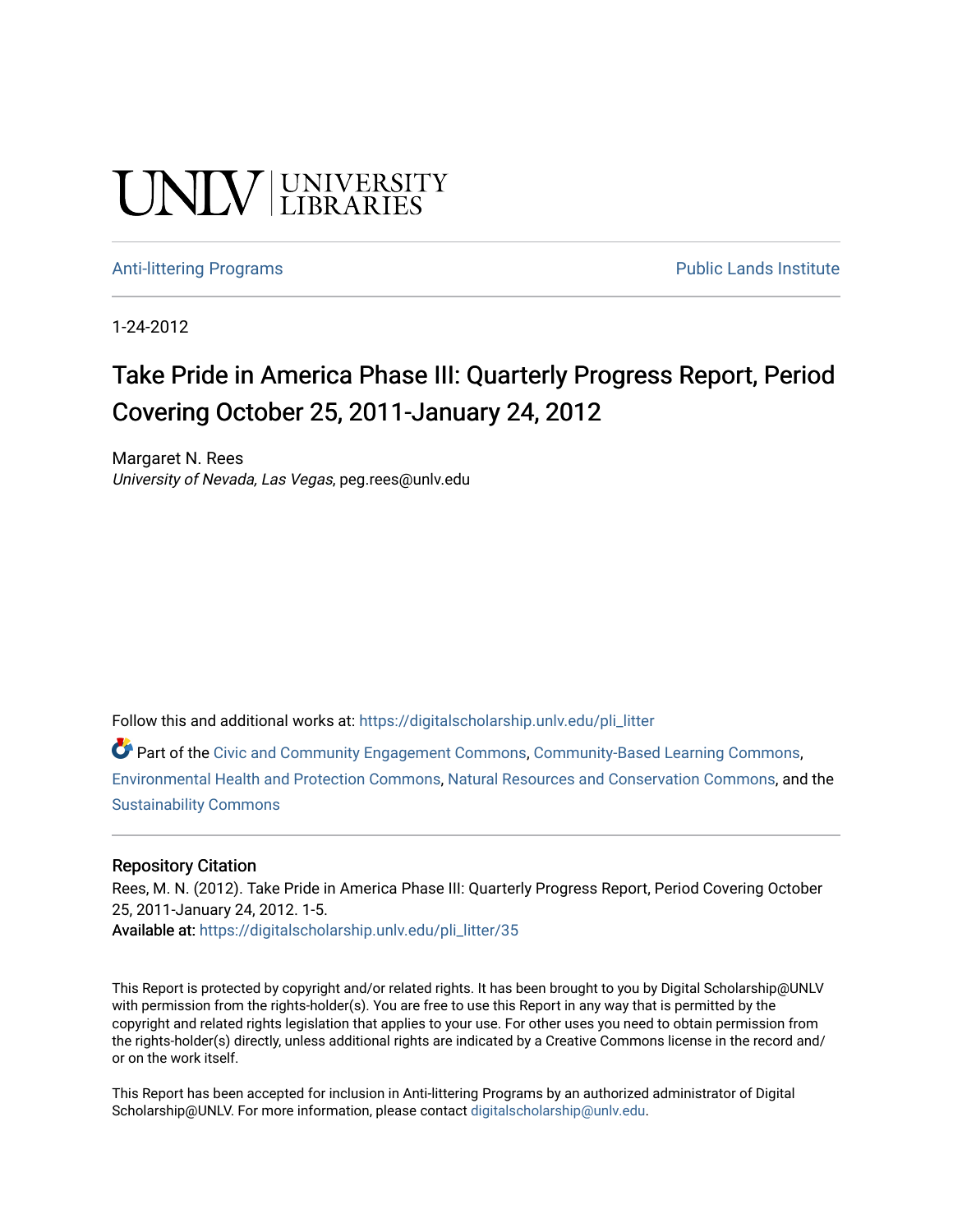

## **QUARTERLY PROGRESS REPORT**

University of Nevada, Las Vegas Period Covering October 25, 2011-January 24, 2012

Cooperative Agreement Number L11AC20191

Take Pride in America Phase III

## **Executive Summary**

- The GIS database was shared with the Mojave Desert Ecosystem Project.
- Total attendance during Hector's Helpers meetings exceeded 250.
- America Recycles Day involved over 25,000 people.
- Recruiting procedures were developed for the volunteer monitoring program.

### **Introduction**

The University of Nevada Las Vegas Public Lands Institute (PLI) has designed the Take Pride in America (TPIA) Phase III work plan based on the strategic plan developed by the Southern Nevada Agency Partnership (SNAP) anti-litter and desert dumping team during Phase II of the program. The strategic plan identified four issues the team faces:

Collaboration – Historically there has been minimal success in collaborating on litter and desert dumping issues between government, public works and corporate stakeholders in Southern Nevada.

Community involvement – While there has been continued success involving individuals and small groups in litter and desert dumping issues, there has been little neighborhood, community and civic group involvement in solving the problem of litter and desert dumping.

Lack of data – Valid data is needed in order to develop and measure effectiveness of team efforts. Examples of data needed include the amount of litter that exists, the effectiveness of messaging campaigns, and the social psychological profile of litter and desert dumpers in Southern Nevada.

Sustainability – Funding for the Anti-litter and Desert Dumping team originates with the sale of Bureau of Land Management land. This is not a sustainable source of funds since there is a finite amount of land which is appropriate to sell. Additionally, the economic forces impacting

Take Pride in America Phase III Quarterly Report **Page 1** and Page 1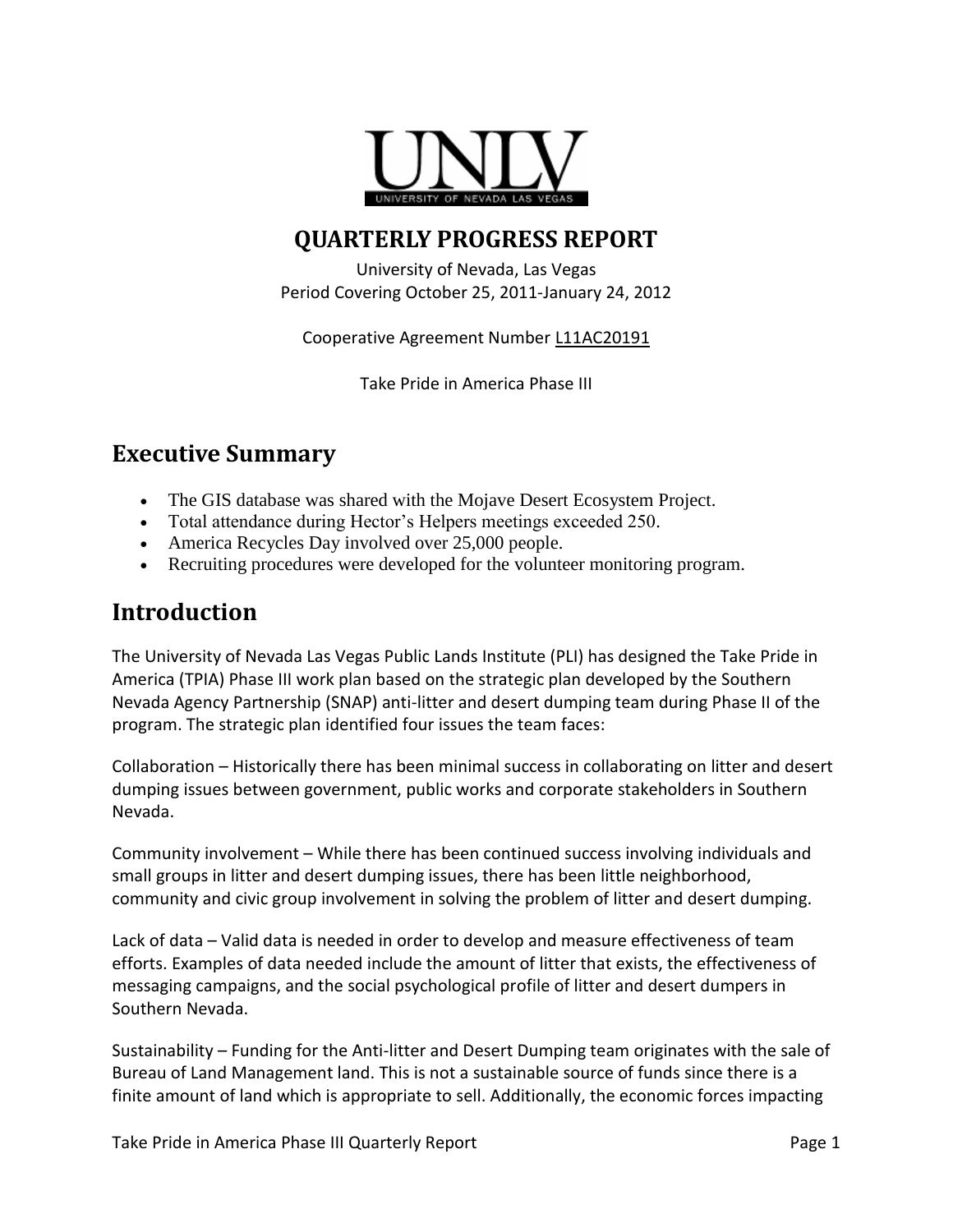the real estate market make it an unreliable source of funding. Consequently the team must find strategies to sustain the program through other means than in kind donations and the Southern Nevada Public Lands Management Act funds.

The objectives identified in the task agreement are reported on with reference to these issues.

#### *Collaboration*

#### **Objective: Update the GIS Data base**

During this quarter the GIS database was shared with the Mojave Desert Ecosystem Program (MDEP) since the database will ultimately be housed on MDEP servers. During this quarter planning and development of a sharepoint site to provide access to the database for multiple agencies continued.

The Nevada Department of Environmental Protection (NDEP) volunteered to share the map layers they are developing related to recycling facilities throughout Nevada. Previously NDEP had shared geographic data on the elementary schools that have teachers trained to deliver recycling curriculum.

#### *Community Involvement*

#### **Objective: Assist in coordination of a minimum of 12 clean-ups per year**

During this quarter the Public Lands Institute continued the Hector's Helpers program to engage youth in coordination of 12 clean-ups per year. The program now involves the following groups: Stupak Community Center Youth Council, West Prep After School Club, East Las Vegas Community Center Youth Council, and the 100 Academy. During this quarter the Boys and Girls Club locations that were participating withdrew due to lack of interest by their students. No clean ups were conducted due to the holiday recess of these groups. Instead time was spent with the youth helping them understand the adverse effects of litter and dumping and how to organize a cleanup. Figure 1 contains a summary of the attendance and clean up data.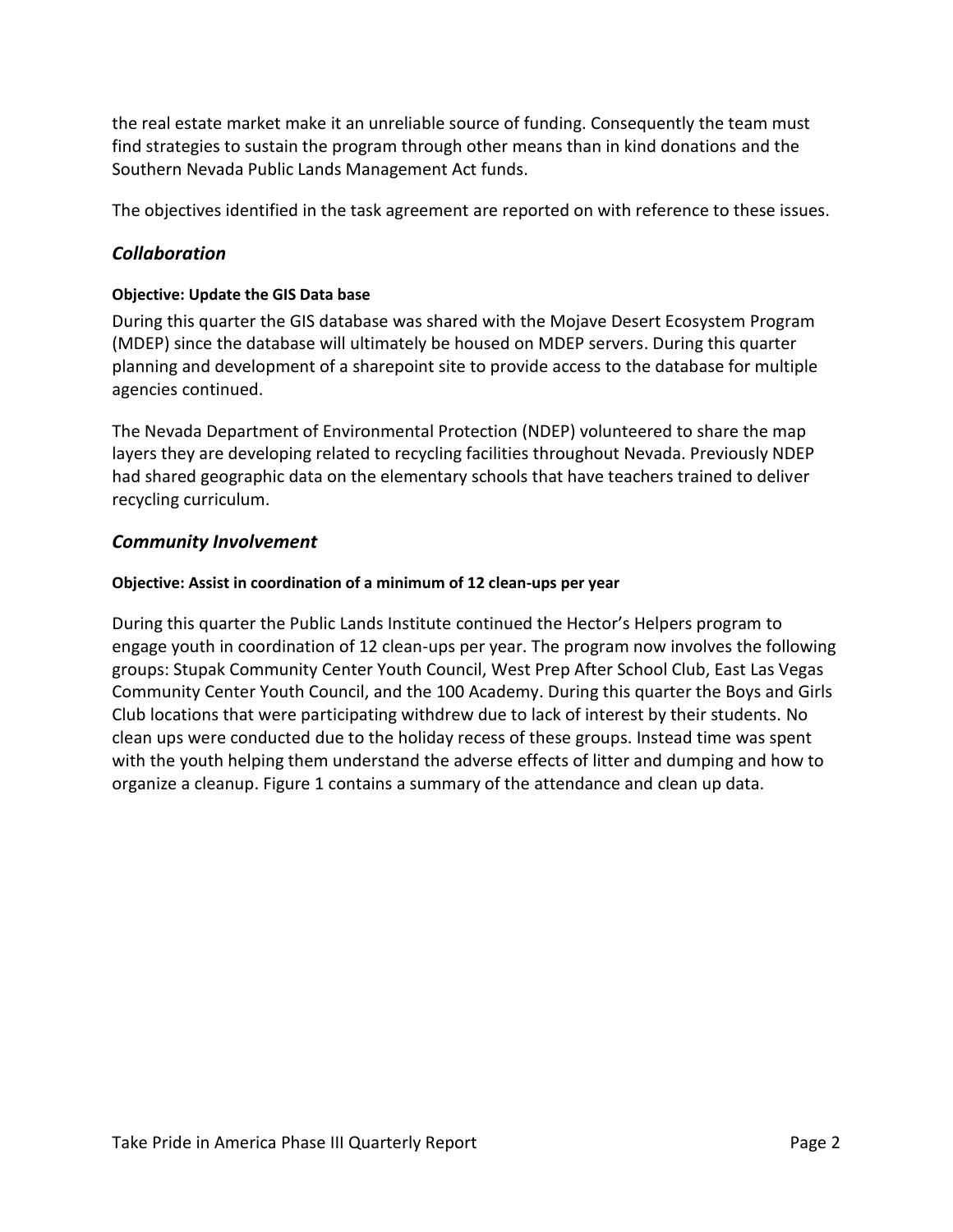

Figure 1. Clean up data

#### **Objective: Update Don't Trash Nevada web site**

During this quarter development of the web site progressed. The navigation was completed, graphic elements were added to each page and plans were made to transfer the site to UNLV for finishing touches. The firm doing the redesign was contracted to develop a database driven calendar that will enable multiple agencies to list their volunteer opportunities. In this quarter it was determined that the design firm made the decision to develop the site in Word Press rather than Drupal without consulting the Public Lands Institute. Since this decision can be accommodated by the team the project manager began training in Word Press to prepare for the transfer of the site. A timeline was developed so that the new site launches before Earth Day 2012.

#### **Objective: Implement Phase four of the Messaging campaign**

Phase four of the messaging campaign will have a large social media component. To ensure the quality of this campaign, a social media consulting firm was contracted to develop a social media plan. In the next quarter the firm will:

- Build the channel (establish strategy, identify administrators, identify resources, develop content calendar)
- Activate (posting, analyzing, optimizing) channel
- Grow the following (organic word of mouth, paid campaigns)

The firm will provide training to and work with Public Lands Institute staff, agency staff and high school students selected to serve as Social Media Squad members to complete these tasks.

#### **Objective: Initiate and complete pilot litter program from Mt. Charleston to Lake Mead**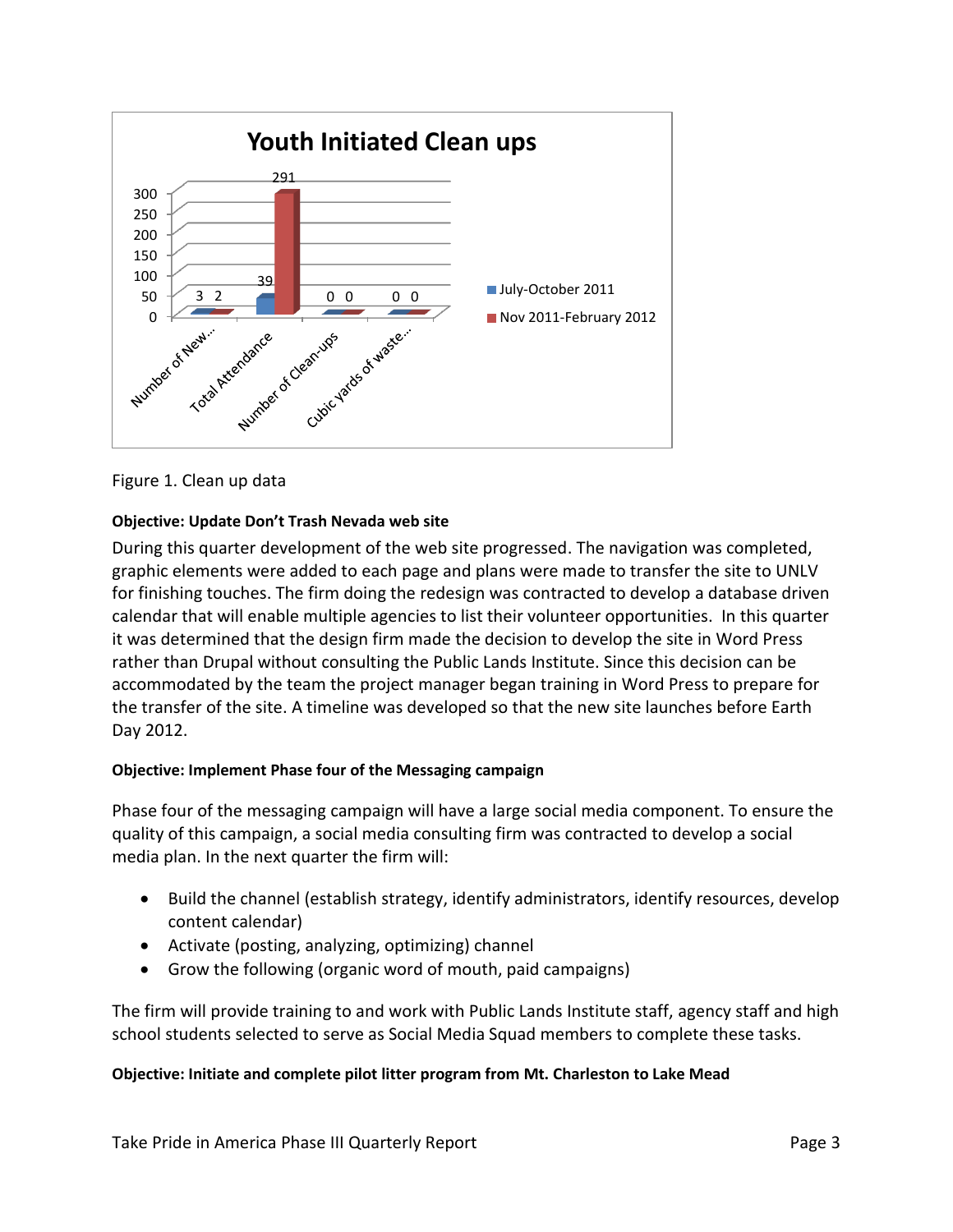During this quarter Language Sources met with the National Park Service (NPS) volunteer coordinator at Lake Mead to outline a task list and timeline for development of a bi-lingual beach host program. March 24, 2012 Lake Mead will be having a Great American Cleanup event. Language Sources will recruit volunteers in the Hispanic community to attend the cleanup. After the cleanup a special session will be held with the Hispanic community presenting the opportunity to assist in the development of a beach host program throughout the summer. Five to ten people who would be scheduled throughout the summer to help conduct impromptu beach cleanups in targeted areas. Four to five locations in Lake Mead would be selected for the cleanups to get the word out about trash and recycling and have the beach goers help us with a clean-up. Language Sources will be assisting in the scheduling as well as an initial training session. At the end of the summer, Language Sources will be involved in working with the NPS and volunteers to develop a manual that will be used to run the program in the coming years.

#### **Objective: Implementation of Building of Staff and Volunteer Technological Competency**

The training that the social media marketing firm is developing will build volunteer technological competency in addition to enhancing the media campaign.

Work continued on finalizing the forms and protocol for volunteers to use in monitoring historic, current and potential desert dumping sites occurred during this quarter. This will build volunteer technological competency as the volunteers will be trained to enter the data on the forms into the GIS database (see below).

#### *Lack of Data*

#### **Objective: Develop GIS data base to report and document desert dumping through the use of volunteers**

A recruitment procedure was developed and work commenced on the training manual the volunteers will use to assist them in monitoring according to the developing standard operating procedures. Fifteen volunteers will be recruited to monitor three sites each. Maps were created for each of the sites and field testing of each site was conducted by Public Lands Institute staff.

#### *Sustainability*

#### **Objective: Test, refine and implement the Interagency Public Lands Recycling Plan as widely as possible, and in a cost effective manner that potentially can be self-sustaining**

The heart of the Interagency Public Lands Recycling Plan is the use of common images on recycling containers on the public lands. To sustain this program it will be necessary to encourage other public and private land managers and owners to use the same images. This quarter the visibility of the Interagency recycling logo was increased by participating in the celebration of America Recycles Day (ARD) at the UNLV homecoming game. With attendance at 26,281 (based on tickets sold), tens of thousands of people were exposed to the logo on the jumbotron and in the announcements during the game. To highlight the appearance of the logo